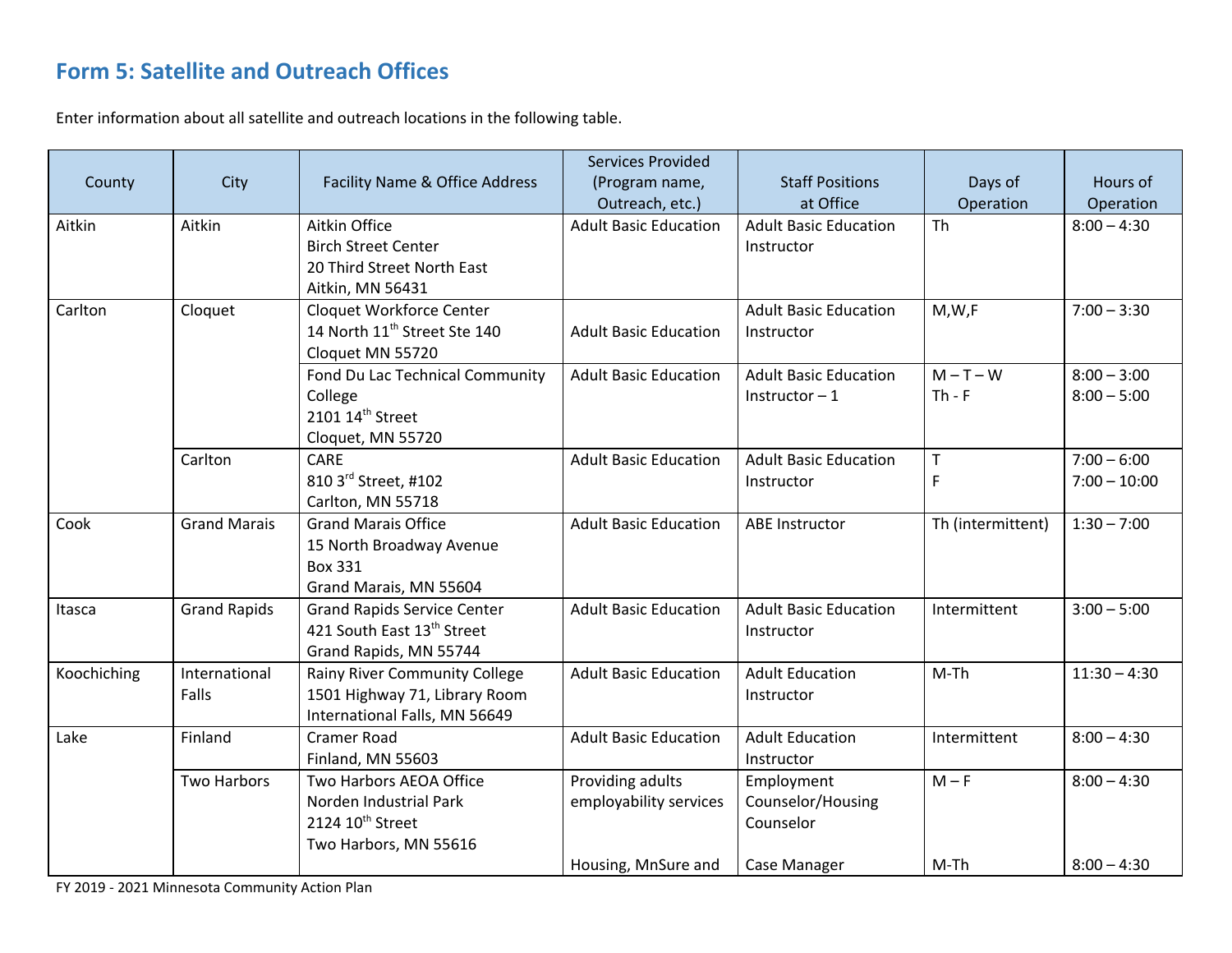## **Form 5: Satellite and Outreach Offices**

|           |          |                                             | <b>Homeless Services</b>     |                              | $\mathsf F$     | $8:00 - 1:00$ |
|-----------|----------|---------------------------------------------|------------------------------|------------------------------|-----------------|---------------|
|           |          |                                             |                              |                              |                 |               |
|           |          |                                             |                              |                              |                 |               |
|           |          |                                             | <b>Public Bus</b>            | <b>Bus Drivers</b>           | $M-F$           | $8:00 - 4:30$ |
|           |          |                                             | Transportation               |                              |                 |               |
|           |          |                                             |                              |                              |                 |               |
|           |          |                                             | Transportation               | Transportation               | $M-F$           | $8:00 - 2:30$ |
|           |          |                                             | Assistance                   | Advocate/Mobility            |                 |               |
|           |          |                                             |                              | Manager                      |                 |               |
|           |          |                                             | <b>Adult Basic Education</b> | <b>Adult Basic Education</b> |                 | $9:00 - 4:00$ |
|           |          |                                             |                              | Instructor                   | 4 days per week |               |
|           |          |                                             |                              |                              |                 |               |
|           |          |                                             | <b>EHS Home Visitor</b>      | <b>EHS Home Visitor</b>      | $M-Th$          | $8:00 - 4:15$ |
|           |          |                                             | Office                       |                              | $\mathsf F$     | $8:00 - 4:00$ |
| St. Louis | Ely      | <b>Vermilion Community College</b>          | <b>Adult Basic Education</b> | <b>Adult Education</b>       | Intermittent    | Intermittent  |
|           |          | 1900 East Camp Street, ARC CS107            |                              | Instructor                   |                 |               |
|           |          | Ely, MN 55731                               |                              |                              |                 |               |
|           | Hibbing  | <b>Hibbing CareerForce</b>                  | Providing adults             | <b>Employment Counselors</b> | $M - F$         | $6:00 - 2:30$ |
|           |          | 3920 East 13th Avenue                       | employability                | $-3$                         |                 |               |
|           |          | Hibbing, MN 55746                           | assistance                   | <b>Office Coordinator</b>    |                 |               |
|           |          |                                             |                              |                              |                 |               |
|           |          |                                             |                              | Transportation               |                 |               |
|           |          |                                             | Transportation               | Advocate/Mobility            |                 |               |
|           |          |                                             | Assistance                   | Manager                      |                 |               |
|           |          |                                             |                              | <b>Adult Education</b>       |                 |               |
|           |          |                                             | <b>Adult Basic Education</b> | Instructor                   | $M-F$           | $8:00 - 4:30$ |
|           |          |                                             |                              | <b>Adult Education Lead</b>  |                 |               |
|           |          |                                             |                              | Instructor                   |                 |               |
|           | Hibbing  | <b>Hibbing Community College</b>            | <b>Adult Basic Education</b> | <b>Adult Education</b>       | $M-Th$          | $8:00 - 4:30$ |
|           | Virginia | 1515 East 25 <sup>th</sup> Street, Room F26 |                              | Instructor                   |                 |               |
|           |          | Hibbing, MN 55746                           |                              | <b>Adult Education</b>       |                 |               |
|           |          |                                             |                              | Instructor                   |                 |               |
|           |          | Virginia CareerForce                        | Providing adults, basic      | <b>Employment Counselors</b> | $M - F$         | $7:00 - 4:30$ |
|           |          | 820 North 9 <sup>th</sup> Street            | education services and       | $-3$                         |                 |               |
|           |          | Virginia, MN 55792                          |                              | Performance Lead             |                 |               |